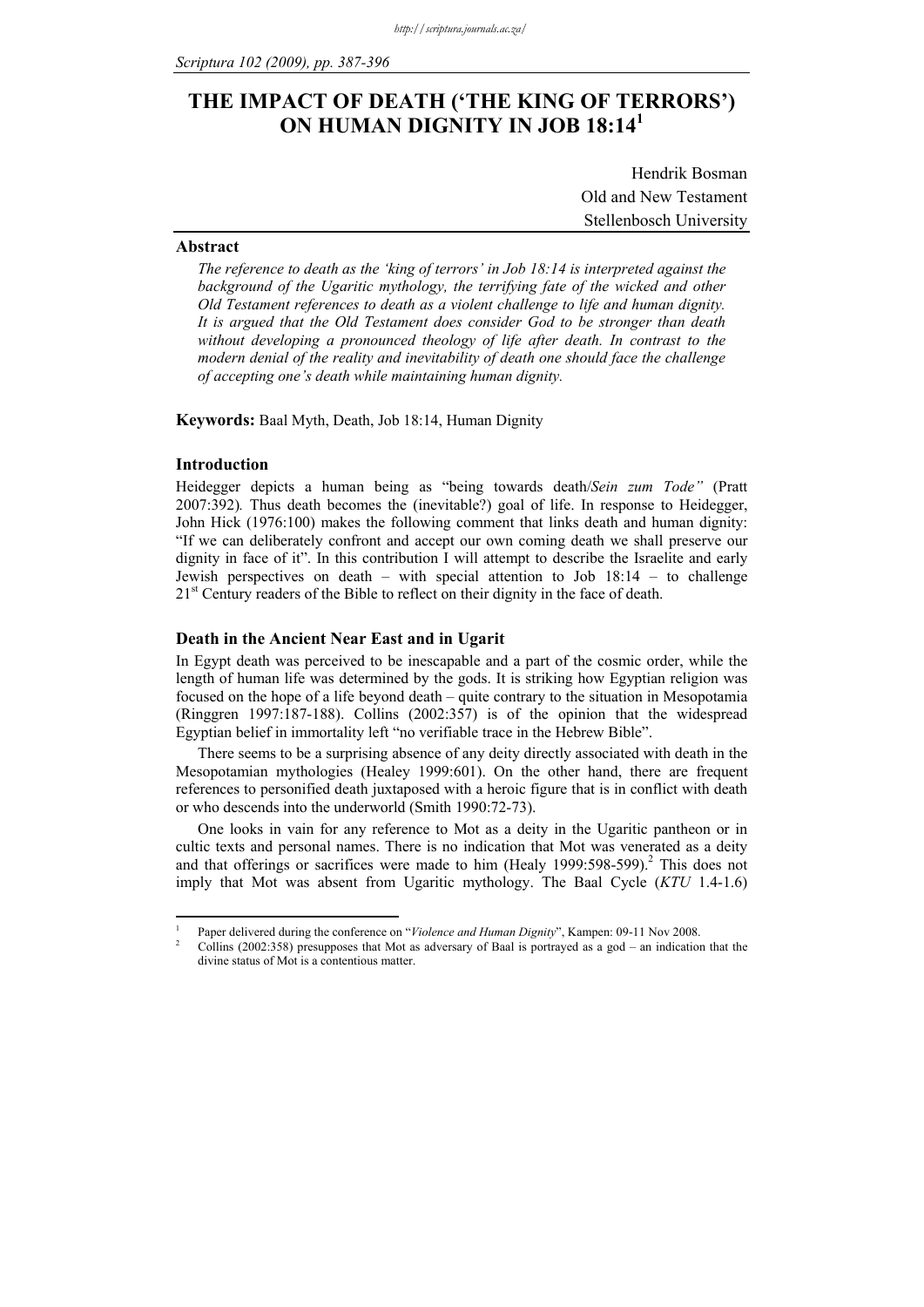describes Mot as the major protagonist of Baal and 'Mot' is also a dwelling place resembling the underworld that is found at the base of two mountains. Mot's abode is described as a watery pit, characterized by decay and mud (*KTU* 1.4 viii).

According to the Baal Cycle one should not get too close to Mot since it had a insatiable appetite and could devour you – this representation of death is similar to Job 18:13 (*KTU* 1.5 ii:2-4):

*A lip to the earth, a lip to the heavens,* 

*…a tongue to the stars,* 

*Baal must enter his stomach,* 

*Go down into his mouth* 

A similar terrifying description of death is found when the Baal Cycle warns its audience not to go too near death (*KTU* 1.4 viii:17-20):

*lest he makes you like a lamb in his mouth, And like a kid you be crushed in the crushing of his jaws* 

Mot as opposition to Baal might indicate an agricultural role in which Mot is perceived as a demon (not a god) associated with the terrifying destruction of life (Healey 1999:599-00). This possible link between Mot and agriculture seems to be corroborated by the manner in which Anat avenges the murder of Baal by Mot. Imagery related to agriculture is used in the description of the violent demise of Mot at the hand of Anat (*KTU* 1.6 ii:30-35):

*She seized Mot, With a sword she split him, With a sieve she winnowed him, With mill-stones she ground him, In the field she scattered him.* 

#### **Death in Old Testament**

The Old Testament entails a range of different perceptions of death and one should be careful not to generalize. On the one hand, death is seen as the termination of biological life; while on the other hand, death is used in a figurative manner to describe aspects that impacts negatively on the quality of life.

#### *Death as the end of biological life*

A theme found throughout the Old Testament is the '*universality of death*' and human mortality is accepted as a given (Bailey 1979; Lewis 2007:66):

 Numbers 16:29 – Moses says: *If these men die a natural death* [lit. death of all humans] *and experience only what usually happens to men* [lit fate of all humans], *then the Lord has not sent me.*

וּפְקַדָּת בְּלוּדָאָדָם יִמְתוּן אֵלֶה וּפְקָדֵּת כָּלוּדָאָדָם יִפְּקַד עֲלֵיהֶם  $\,$ 

יהוָה שָׁלְחֶנִי:  $\forall$ 

 Psalm 89:48 – Part of a prayer appeal to the faithfulness of God: *What man can live and not see death, or save himself from the power of grave* [Sheol]?

Death as the end to biological or physical life results in the return of the body to the earth – from where it came (Gen 3:19) as well as a return of the spirit to God as the One who is the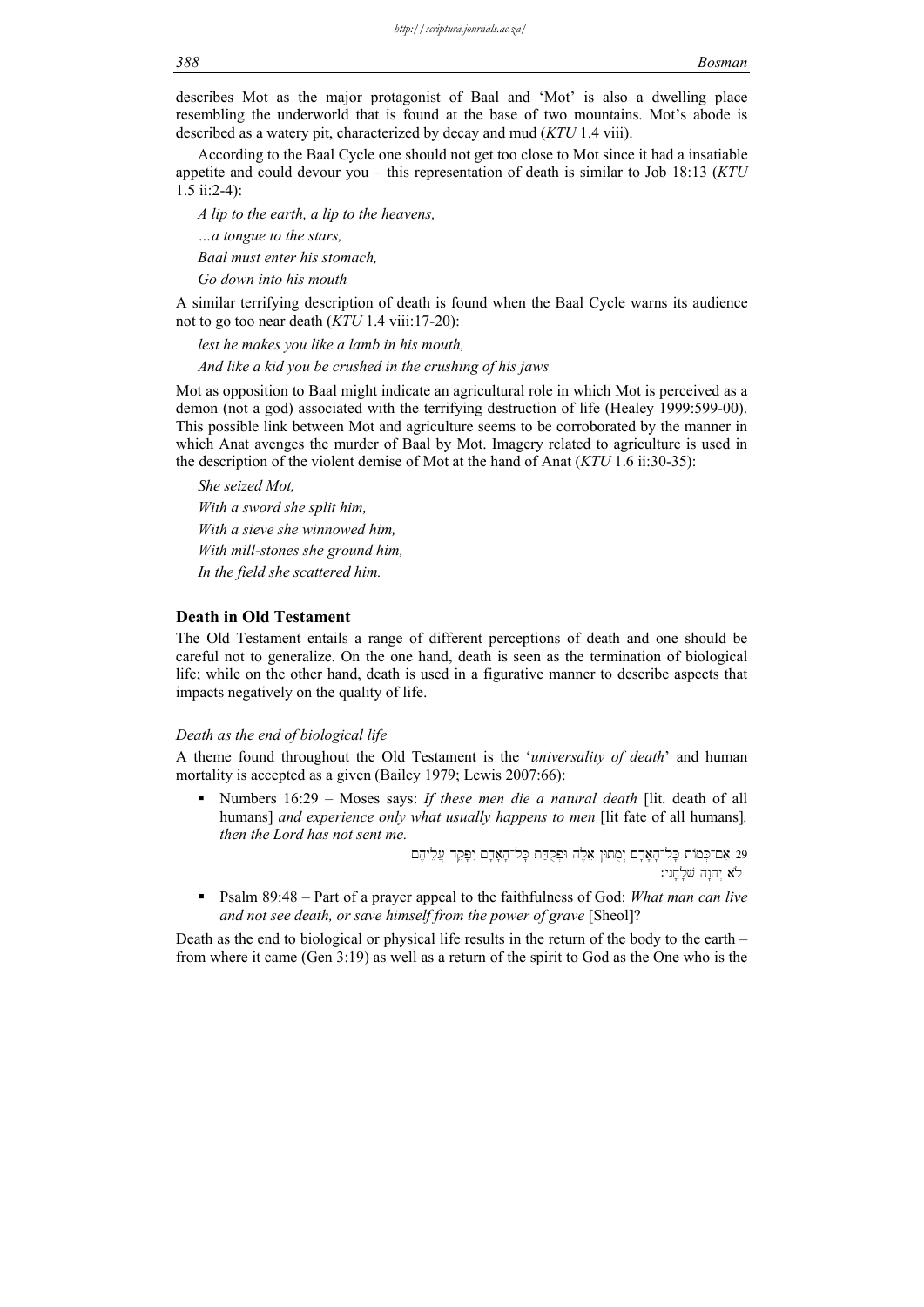source of breath (Eccl 12:7). Only Enoch and Elijah escaped death as the final end of physical life (Gen 5:24; 2 Kgs 1:11).

The loss of life could also be seen as capital punishment for serious transgressions of the Torah that endangered the lives of both individuals as well as the community: murder (Ex 21:12); blasphemy (Lev 24:16); fornication (Deut 22:20-21); violations of the Sabbath (Ex 35:2); kidnapping (Ex 21:16); assaulting one's parents (Ex 21:15); bestiality (Lev 20:15-16) etc (Bellis 2000:330).

In a few cases the finality of death as the end of life is qualified by referring to death by means of the metaphor of sleep – as if one could awake from death as if from sleep (Psalm 13:3[4]). This seems to suggest an understanding of death that implies some life or existence beyond death and in the Old Testament only two late post-exilic texts point in the direction of some form of resurrection by the dead (Isa 26:19; Dan 12:2). The enigmatic vision of how the valley with the dry bones was resuscitated by the Spirit of God might also suggest the possibility of an existence of life beyond death (Ezek 37:1-14).

#### *Death as a place*

Although we do not find any elaborate description of death as a place (Sheol) in the Old Testament that is comparable with Egyptian and Mesopotamian cultures, several characteristic elements can be identified (Lewis 1992:102):

- One goes down to this netherworld (Job 7:9; Isa 57:9).
- *Sheol* is often associated with water images (Jonah 2:3-6).
- The gates of *Sheol* are mentioned in different contexts (Job 38:17; Ps 9:24[13].
- Darkness is characteristic of the netherworld (Job 17:13).
- *Sheol* is also linked to the grave (Gen 37:35).

The dead seem to inhabit death as a place (Sheol) of shadows, darkness and silence (Ps 94:17; Prov 2:18). This is a place where God is not present (Ps 88:5[6]; Isa 38:18) but where the power of God can still reach (Ps 139:7-8).

#### *Death as a personified power*

The presence of death as a personified power can be gleaned from different descriptions in prophetic, wisdom and cultic texts where mythological allusions are possible but not to be taken for granted (Lewis 1992:101-105; Healey 1999:601):

- **Hosea** 13:14 *O Death, where are your plagues? O Sheol, where is your destruction?*
- Proverbs 1:12 As part of a reference to the lethal intention of sinners: *Let's swallow them alive, like the grave* [Sheol], *and whole, like those who go down to the pit;*
- Proverbs 27:20 *Death and Destruction* [Sheol and Abaddon] *are never satisfied*, *and neither are the eyes of man.*
- Psalm 141:7 In a cultic prayer about the deliverance of the wicked: *So our bones have been scattered at the mouth of the grave* [Sheol].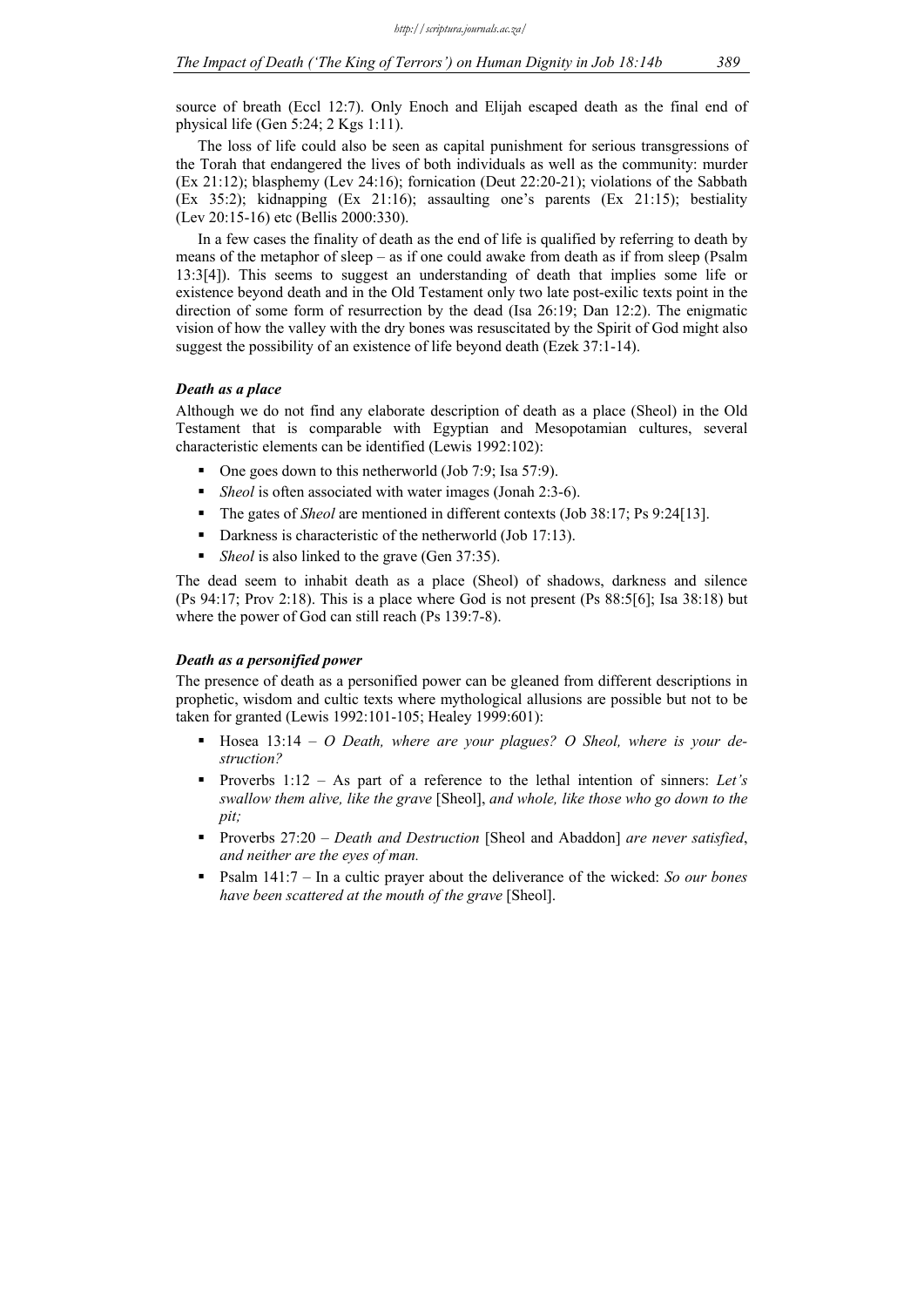## *Death as a possible Canaanite demon or deity called Mot*

The prophetic allusions to the insatiable appetite of death seem similar to the references to Mot in the Baal Cycle of Ugarit (Healey 1999:601):

■ Habakkuk 2:5 – Babylon is described as: *Because he is greedy as the grave* [Sheol]*, and as death* [Moth] *never satisfied…*

Possibly the same idea is reflected in Isaiah 5:14 as part of the woes and judgments pronounced on Israel who was about to go into the exile: *Therefore the grave* [Sheol] *enlarges its appetite, and opens its mouth without limit, into will it descend their nobles and masses…*

It is very difficult to determine where death as personification ends and where Mot as a Canaanite (?) demon or deity starts. Perhaps one has to maintain an open mind about each individual example and not generalize in one way or the other.

#### **Death as a Topic in Job**

The theme of death is already found in the prose prologue to the book of Job (1:15-19;2:9), as well as the epilogue where it is stated that Job died old and full of days (42:17).

According to Terrien (1978:40-65) Job's attitude towards death incorporated three stages and including both fascination and fear (Lategan 2009:126-127):

- From hatred of life to love of death  $(3:1-10;11-19)$ .
- Longing for death as alternative or escape from his present affliction (6:8-13).
- Eventually Job's attitude towards death is motivated more by fear and loathing, and less by the initial fascination of death (7:1-21).

Since humankind's days are numbered, death seems to be for Job the natural and inevitable end to life (7:16;14:5). An interesting distinction is made between a '*good death*' (21:23) and a '*bad death*' (21:25) and the latter describes the predicament of Job:

- 21:23 *One man dies in full vigor, completely secure and at ease…*
- 21:25 *Another man dies in bitterness of soul, never having enjoyed anything good.*

In the dialogue with the four friends, examples of a '*good*' and '*bad*' death can be distinguished. Zophar has a negative view of death as a place of dust (20:11), while Elihu emphasizes that all of humankind will perish and '*return to dust*' (34:15).

In the Bildad speeches premature 'bad' death is the fate of the wicked (18:5-21) and in the following section more attention will be paid to the striking reference to death as the 'king of terrors' (18:14).

## **Death as 'King of Terrors' in Job 18:14**

Job 18:14 forms part of the vivid description of "the misfortune of a 'wealthy evildoer'" in Job 18 as a whole (Van der Lugt 1995:209). Similar to the rest of the second cycle of the speeches of the three friends the second speech by Bildad focuses on the fate of the wicked.

This second response by Bildad starts with a pointed critique of Job in 18:2-4 arguing that creation has an order that Job seems to want to disrupt (Magdalene 2007:213).

The criticism of Job is followed in verses 5 to 21 (demarcated by the reference to 'place' in verses 4 and 21) by an extended discussion of the "judgment that is prepared for the wicked in the moral universe of God's design" (Balentine 2006:269).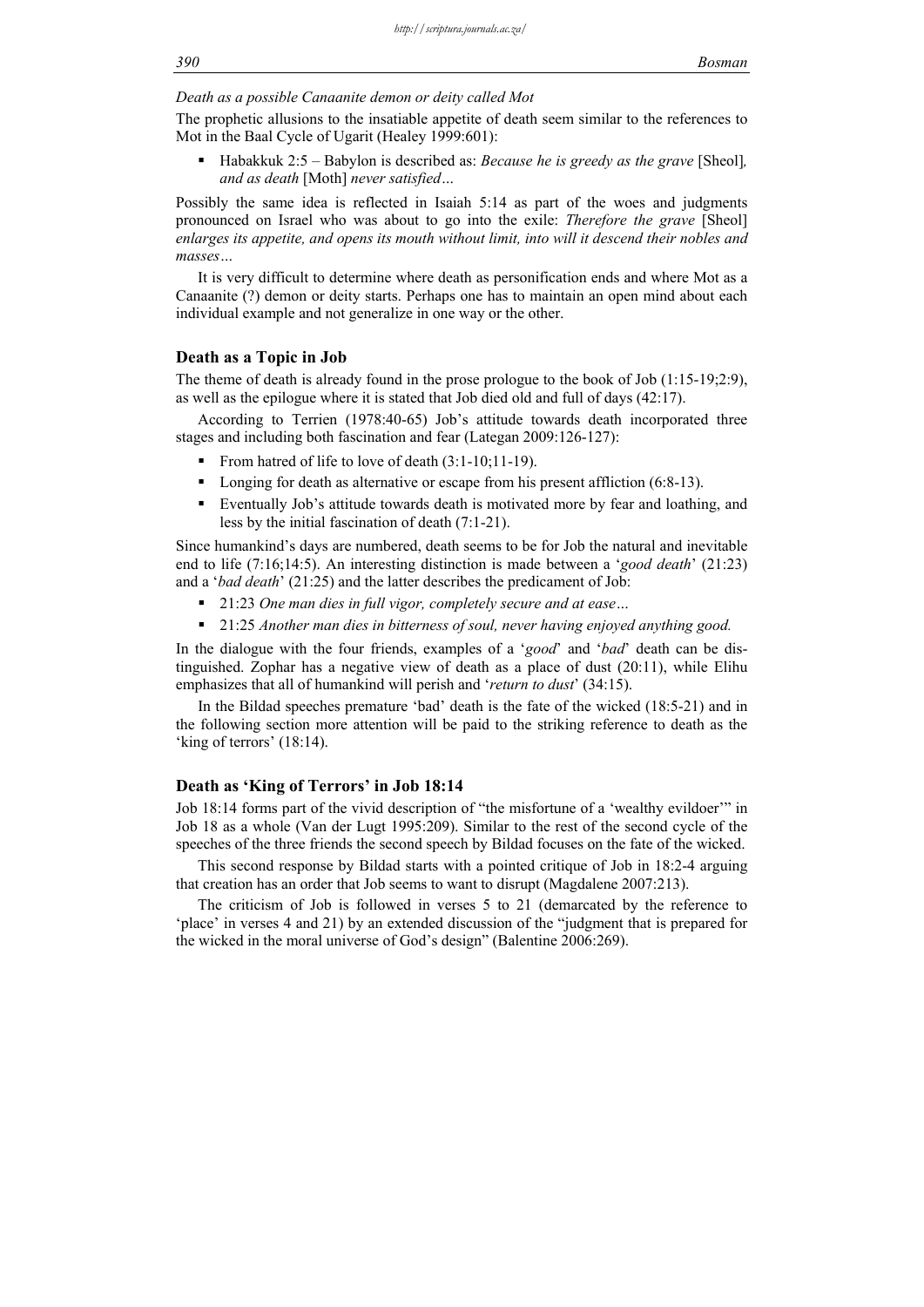Several sections can be distinguished in 18:5-21: in the first half (verses 5-13) Bildad provides a vivid description of the tent of the wicked as the 'domain of death' (Habel 1985:286). Four different perspectives are developed on what the wicked entails (Balentine 2006:274-275):

- According to verses 5-6 the wicked lives without light since its lamp is extinguished, as well as the flame of its fire. This probably alludes to a lack of joy and goodness (Proverbs 13:9; 20:20; 24:20).
- In verse 7 the steps of the wicked are restricted or cramped referring to a lack of vigor (according to Prov 4:12 the steps of one who is supported by God are full of strength and vitality).
- Six different synonyms in verses 8-10 describe how the wicked lives a life entangled by numerous traps such as snares, pits, ropes etc. It is clear that there is no opportunity for the wicked to escape.
- Verses 11-13 describe how different manifestations of death relentlessly pursue the wicked like a "pack of hunting predators" – at first the chase is described in verse 11; then the cornering of the prey in verse 12; with the eventual devouring of the prey in verse 13 (Newsome 1996:469).

Since 18:11-13 immediately precede verse 14 special attention will be given to them to the extent that it provides a background to the death as the 'king of terrors' in verse 14:

**<sup>11</sup>**Terrors frighten them on every side, and chase them at their heels.

11 סַבִיב בִּעֲתָהוּ בַלַּהוֹת וֶהֱפִיצָהוּ לְרַגְלַיו:

Bildad uses the term 'terrors' to refer to everything that can afflict a person or cause terror (metonomy of effect?). Hartley (1988:278) suggests that the term, 'terrors', describes the frame of mind when 'death' arouses 'the deepest feelings of dread' in the wicked. A psychological interpretation of the 'terrors' does not seem to be warranted and Newsom (1996:469) suggests that it alludes to servants of personified Death.

**<sup>12</sup>**Their strength is consumed by hunger, and calamity is ready for their stumbling**.** 

והי־רַעב אנוֹ וְאִיד נַכוֹן לְצַלְעוֹ: 12

'Hunger and calamity', similar to the 'terrors' in verse 11, seem to be agents of death (Clines 1989:416; Newsom 1996:469). It is also possible that 'hunger' and 'calamity' are personifications or mythological images of death (Habel 1985:281; vd Lugt 1995:211). Bailey (1979) describes death as a metaphor for those things that detract from life as Yahweh intended it and as a power that opposes the created order – hunger and calamity can therefore indeed be interpreted as agents of death.

<sup>13</sup> By disease their skin is consumed, the firstborn of Death consumes their limbs.

13 יֹאכַל בַּהֵי עוֹרוֹ יֹאכַל בַּדְיו בְּכוֹר מָוֵת:

It is unusual to repeat the same two words in parallel lines and this gave rise to several text emendations – none that is relevant for this discussion (Hartley 1988:277) In the parallel construction the consuming effect of a skin disease is related to the dismembering effect the 'the firstborn of Death' has.

Burns (1987:362-364) and Newsom (1996:469) consider this as an allusion to the plague as the personified firstborn (Namtar) of Death (Erishkigal, queen of the underworld) in Mesopotamian mythology and not with the Canaanite demon or god (Mot) of the underworld.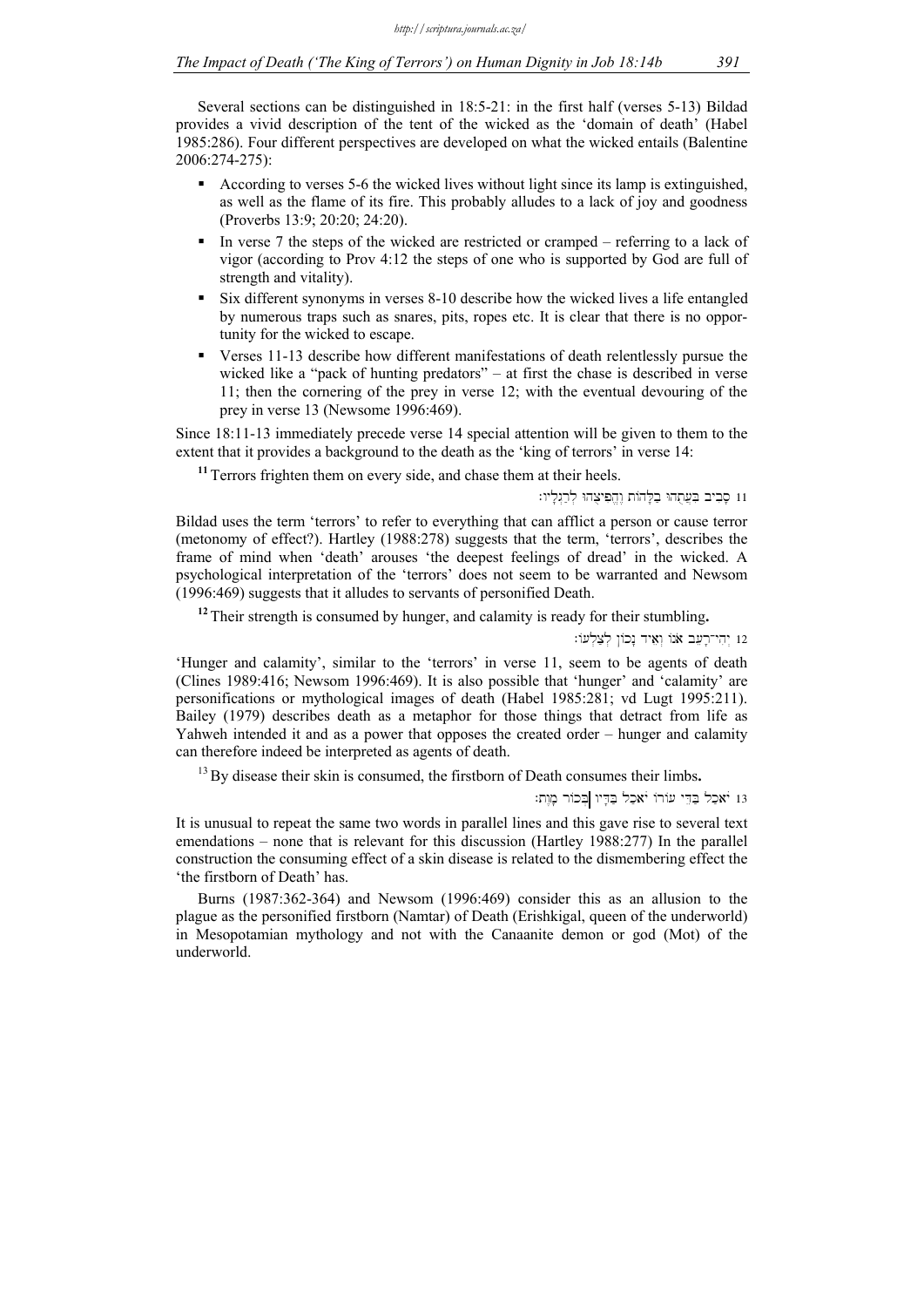There is not only a 'good' and 'bad' death, but also an 'ugly' or violent death that I would like to argue is most detrimental to human dignity. The 'ugly' death is described in verse 14 and constitutes the climax of the pursuit of:

**<sup>14</sup>**They are torn from the tent in which they trusted, and are brought to the king of terrors.

 $\tilde{\phantom{a}}$ ו ינתק מאַהַלוֹ מבְטֵחוֹ וְתַצְעדהוּ לְמֵלֶךְ בַּלֶהוֹת  $\phantom{a}$ 

The tent is the centre of the security as well as the dwelling place for the wicked and this is now taken away when the wicked is marched to meet the 'king of terrors' (Hartley 1988:279). It is difficult to decide whether death is a personified and voracious demon or deity Mot or depicted as the king of the netherworld (Newsom 1996:469). Clines (1989:419) lists the different renditions of 'death' as the 'king of terrors': Nergal in Babylonia; Hades among the Greeks or Pluto the *rex tremendum* for the Romans (Dhorme 1967:266). It seems as if death "is the ultimate enemy to whom all must eventually surrender" – not only the wicked, but also by implication Job himself (Alden 1993:197).

Bildad uses *merismus* in 18:16-20 as a striking rhetorical device to express "totality by naming paired opposites" (Newsom 1996:470):

- Roots and branches figurative references to ancestors and descendents or to the "failure of possessions and progeny" of the wicked in verse 16.
- No memory remains of the wicked anywhere: from the earth (farmlands?) to the land (grazing lands) in verse 17.
- The wicked is driven from the light (the world of the living) to the darkness (death) according to verse 18.
- The wicked is depicted as one without any offspring or descendents in verse 19.
- The fate of the wicked is appalling and horrifying for everyone: from the west to the east according to verse 20.

In the concluding verse 21 the term 'place' refers back to verse 4 to form an *inclusio* to frame the description of the fate of the wicked and by implication, also the fate of Job.

In verses 15 to 21 death seems to be a process of prolonged agony during which there is a systematic stripping of human dignity. The irony of this section is that although it forms part of a description of what happens to the wicked, Job has already suffered most, if not all, of the calamities described in the section (Wharton 1999:84). Job seems to be equated with the wicked due to the similarities of his suffering and the fate suffered by the wicked. Clines (1989:425) refers to Bildad as 'a retributionist dogmatician' who attempts to use the fate of the wicked to persuade Job to repent as a sinner, while Job, despite being the most blameless person on earth, has already suffered the fate of the wicked.

But there might be further irony involved since the correspondence established between Job and the wicked by Bildad, also indicates how inadequate his own version of orthodox wisdom was! In his rhetorical analysis of the speeches of Job, Course (1994:107  $&$  109) has suggested that Job 18 resembles a 'disputation speech' in which the fate of the wicked discussed in verses 5-21 is in fact 'directed against Job' and ironically amounts to a defense of the inadequate doctrine of retribution which was the status quo for Bildad.

According to Bildad's simplistic retributionist theology there must be a clear distinction between the righteous and the wicked (Clines 1989:424). However, with Job this clear distinction has become blurred when the righteous suffers like the wicked, demonstrating the inadequacy of the doctrine of retribution.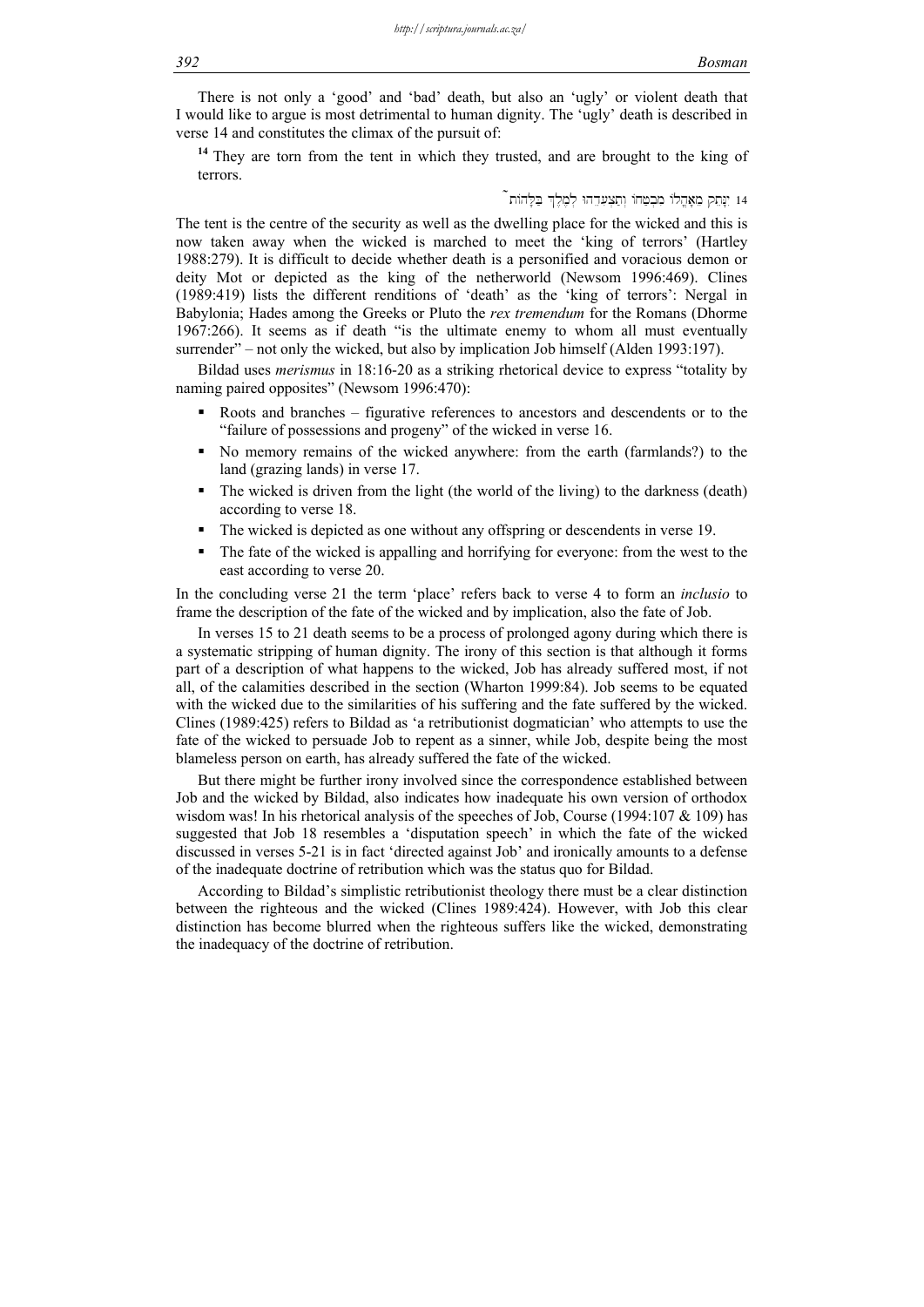It is striking that God is only referred to as the last word of the second speech by Bildad – the fate of the wicked or evil person is the fate of one who does not know God (18:21). Balentine (2006:282) makes the telling grammatical observation that verse 21 "depicts God as a noun without a verb, an entity that engages in no action." Despite the similarities between the fate of the wicked and the suffering of Job, one can hardly describe Job as someone who does not know God since the prose introduction describes Job as "blameless and upright, one who feared God and turned away from evil" (1:1).

## **Conclusion**

The whole second speech by Bildad in Job 18 is dominated by the concept 'place' or the 'habitation motif' (vd Lugt 1995:215). Concepts like 'tent' and 'place' are used by Bildad as "metaphors for the existence of the 'one who knows not God' " – obviously the wicked and possibly also Job (Newsom 1996:470).

Death, especially in its most dramatic manifestation as the 'king of terrors' (18:14), entails the total destruction of the 'place' of the wicked and potentially of Job. The description of the destruction of the 'place' of the wicked and Job involve several elements that are clearly detrimental to human dignity – with the onslaught by violent death constituting the climax:

- Lack of joy and goodness (vv 5-6).
- Restricted strength and vitality  $(v 7)$ .
- Living a life from which there is no escape (vv 8-10).
- Being relentlessly pursued by hunger, calamity, disease and eventually death (vv 11-13).
- Destruction of habitation and a safe place, as well as the climactic confrontation with death as the terrifying monarch of the netherworld (vv 14-15).
- Death leads to lack of possessions and no progeny (vv  $16 \& 19$ ).
- Death causes the perishing of the memory and name of the deceased (v 17).
- Death entails to be driven towards darkness as the abode of the dead (v 18).
- Death is the appalling and horrific fate that is apparent to everyone (v 20).

In Southern Africa the pandemic prevalence of HIV/AIDS causes hundreds of thousands of human beings each year to face the '*firstborn of death*' slowly consuming them; to experience being relentlessly stripped of their human dignity and eventually to be brought before the '*king of terrors*'… death. Amongst the thousands dying each year one will probably find an equal distribution of righteous and wicked persons, all meeting up with the same fate ... death!

How can one respond to the overwhelming and terrifying presence of death in a place such as South Africa? The Old Testament offers little consolation by means of any assurance of a life after death – perhaps in Daniel 12:2. One might be consoled and regain some human dignity by being reminded that the Old Testament places victory over death squarely in the hands of God. One striking example of God's victory over death is found in Isaiah 25:8 that forms part of an eschatological feast during which God swallows the swallower – Mot or Death – ironically using metaphors referred to in Job 18: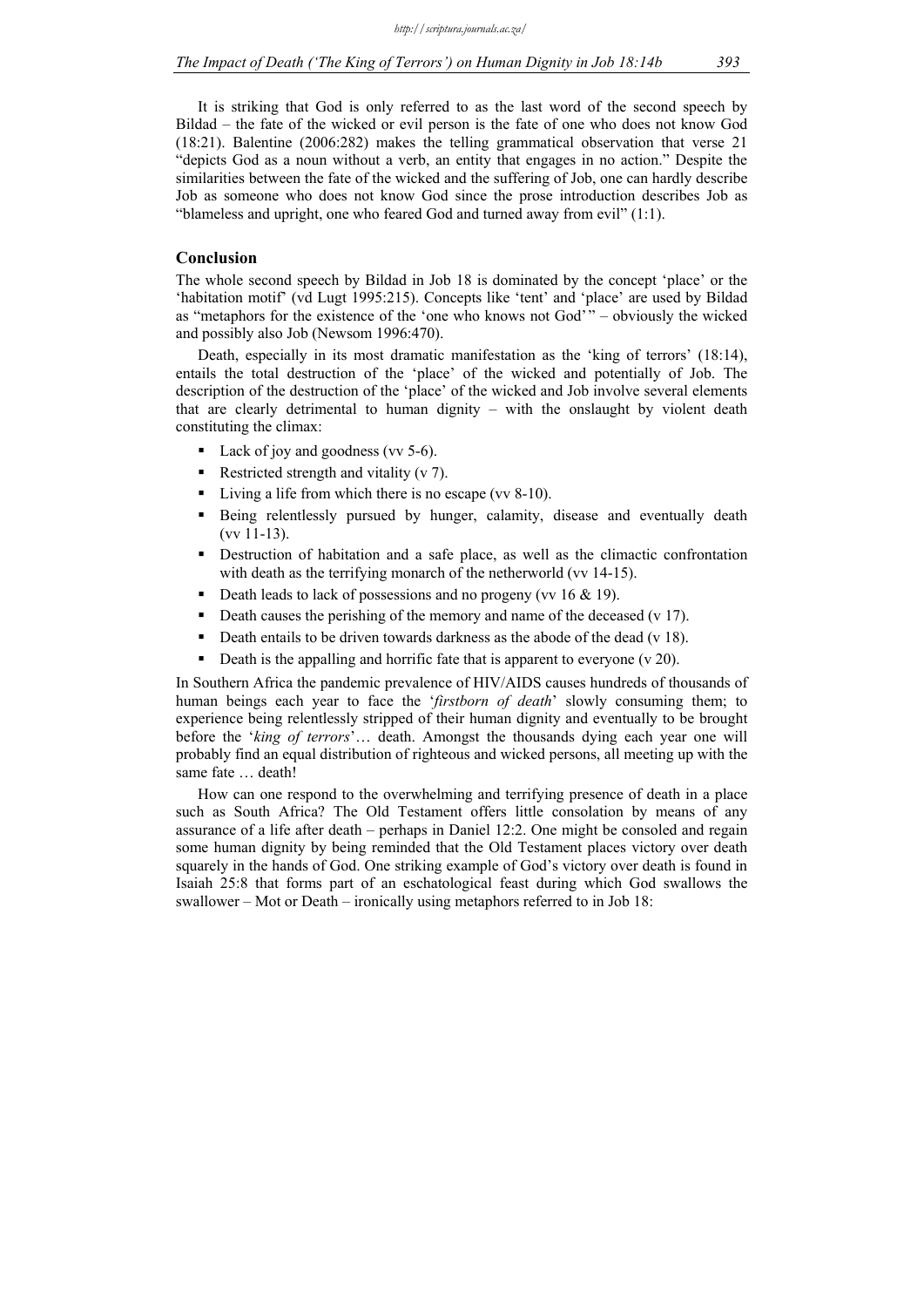*He will swallow up death for ever.* 

*The Sovereign Lord will wipe away the tears from all faces;* 

*He will remove the disgrace of his people from all the earth…* 

I close with the well known poem by John Donne (*Devotions upon Emergent Occasions, 1624)* in which he relates the death of fellow human beings with our common humanity and common dignity:

*Any man's death diminishes me, because I am involved in Mankind;* 

*And therefore never send to know for whom the bell tolls; it tolls for thee.*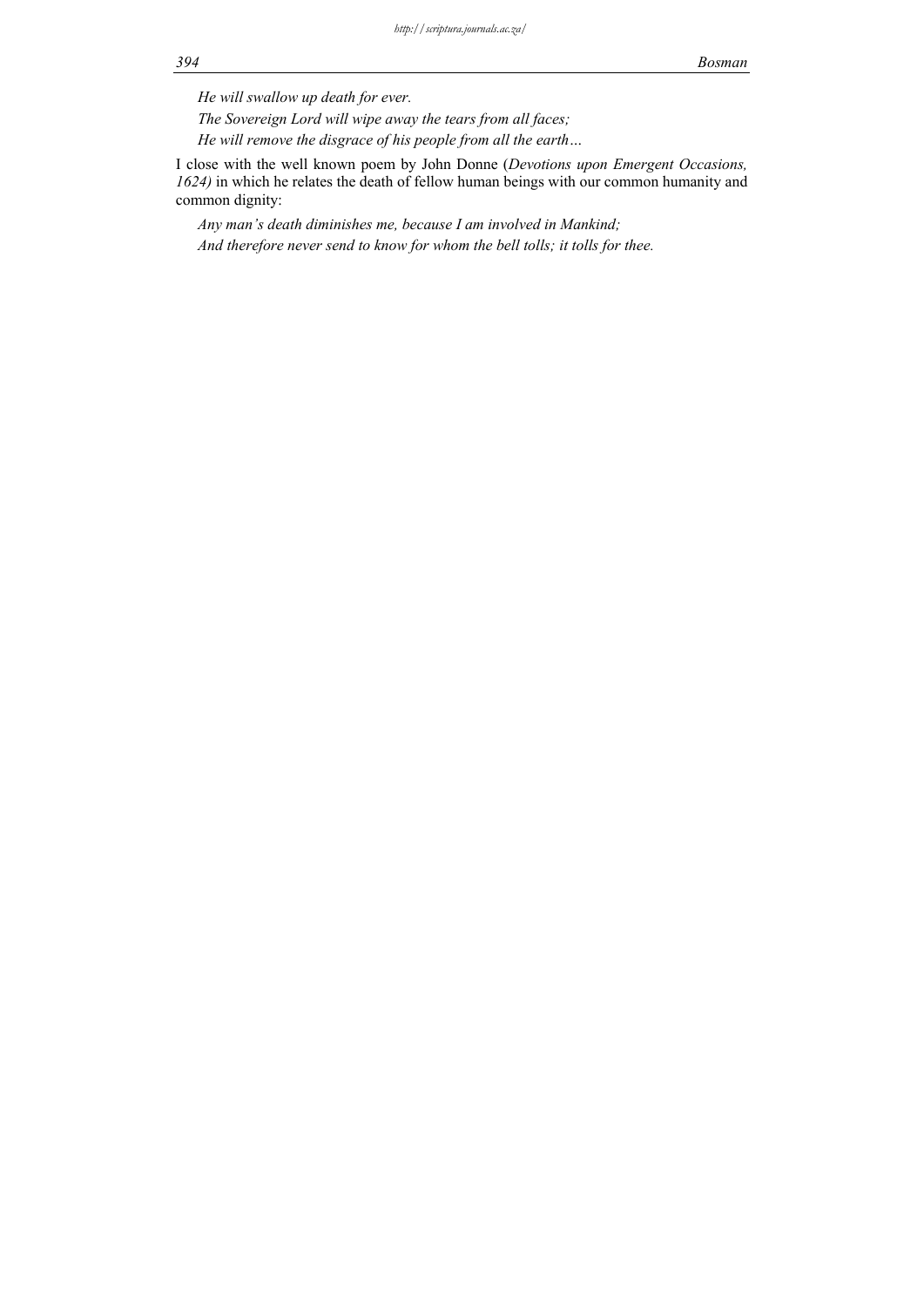## **BIBLIOGRAPHY**

- Alden, RL 1993. *Job* (NAC Vol 11). Nashville: Broadman & Holman.
- Bailey, LR 1979. *Biblical perspectives on Death.* Philadelphia: Fortress.
- Ballentine, SE 2006. *Job* (Smyth & Helwys Bible Commentary). Macon: Smyth & Helwys.
- Bellis, AO 2000. 'Death', in DN Friedman (ed.), *Eerdmans Dictionary of the Bible.* Grand Rapids: Eerdmans, 330-331.
- Berrigan, D 2000. *Job: And Death No Dominion.* Franklin: Sheed & Ward.
- Burns, JB 1987. "The identity of death's first born (Job XVIII 13)" *VT* 37:362-64.
- Clines, DJA 1989. *Job 1-20* (Word Vol 17). Dallas: Word Books.
- Collins, JJ 2002. "Death and Afterlife", in J Barton (ed.) *The Biblical World* Vol II. London: Routledge, 357-377.
- Course, JE 1994. *Speech and Response. A rhetorical analysis of the introductions to the Speeches of the Book of Job* (CBQM Series 25). Washington: CBQ.
- Dhorme, E 1967. *A commentary on the book of Job.* London: Nelson.
- Gordis, R 1978. *The book of Job. Commentary New Translation and Special Studies.* New York: JTSA.
- Habel, NC 1985. *The Book of Job* (OTL). Philadelphia: Westminster.
- Hartley, JE 1988. *The Book of Job* (NICOT). Grand Rapids: Eerdmans.
- Healy, JF 1999. 'Mot', in K vd Toorn (*et. al.*), *Dictionary of Deities and Demons in the Bible* (2<sup>nd</sup> ed.). Leiden: Brill, 598-603.
- Hick, J 1976. *Death and Eternal Life.* Glasgow: Fount.
- Horst, F 1968. *Job* (BKAT 16/1). Neukirchen-Vluyn: Neukirchener Verlag.
- Janzen, JG 1985. *Job* (Interpretation). Atlanta: John Knox.
- Lategan, WA 2009. *The Theological Dialectic of Creation and Death in Hebrew Bible Wisdom Traditions.* Unpublished DD dissertation, Rijksuniversiteit Groningen, Netherlands.
- Lewis, TJ 1992. "Dead, Abode of the", in DN Friedman (ed.) *Anchor Bible Dictionary*  Vol 2 D-G, 101-105.
- Lewis, TJ 2007. 'Death, OT', in *New Interpreter's Dictionary of the Bible* D-H Vol 2. Nashville: Abingdon, 66-69.
- Magdalene, FR 2007. *On the scales of righteousness. Neo-Babylonian trial law and the Book of Job.* Providence: Brown Judaic Studies.
- Newsom, C 1996. 'Job', in *The New Interpreter's Bible* Vol 4, Nashville: Abingdon.
- Perdue, LG 1991. *Wisdom in Revolt. Metaphorical Theology in the Book of Job.* Sheffield: Almond Press.
- Pinker, A 2007. "Job's perspectives on Death," *JBQ* 35:73-84.
- Pope, MH 1973. *Job* (Anchor Bible). New York: Doubleday.
- Pratt, D 2007. "Towards a Theological Metaphysics of Death". *Islam and Christian Muslim Relations* 18(3):391-402.
- Ringgren, H 1997. 'Mût', in *TDOT* 8:185-190.
- Rowley, HH 1970. *Job* (New Century Bible). London: Nelson.